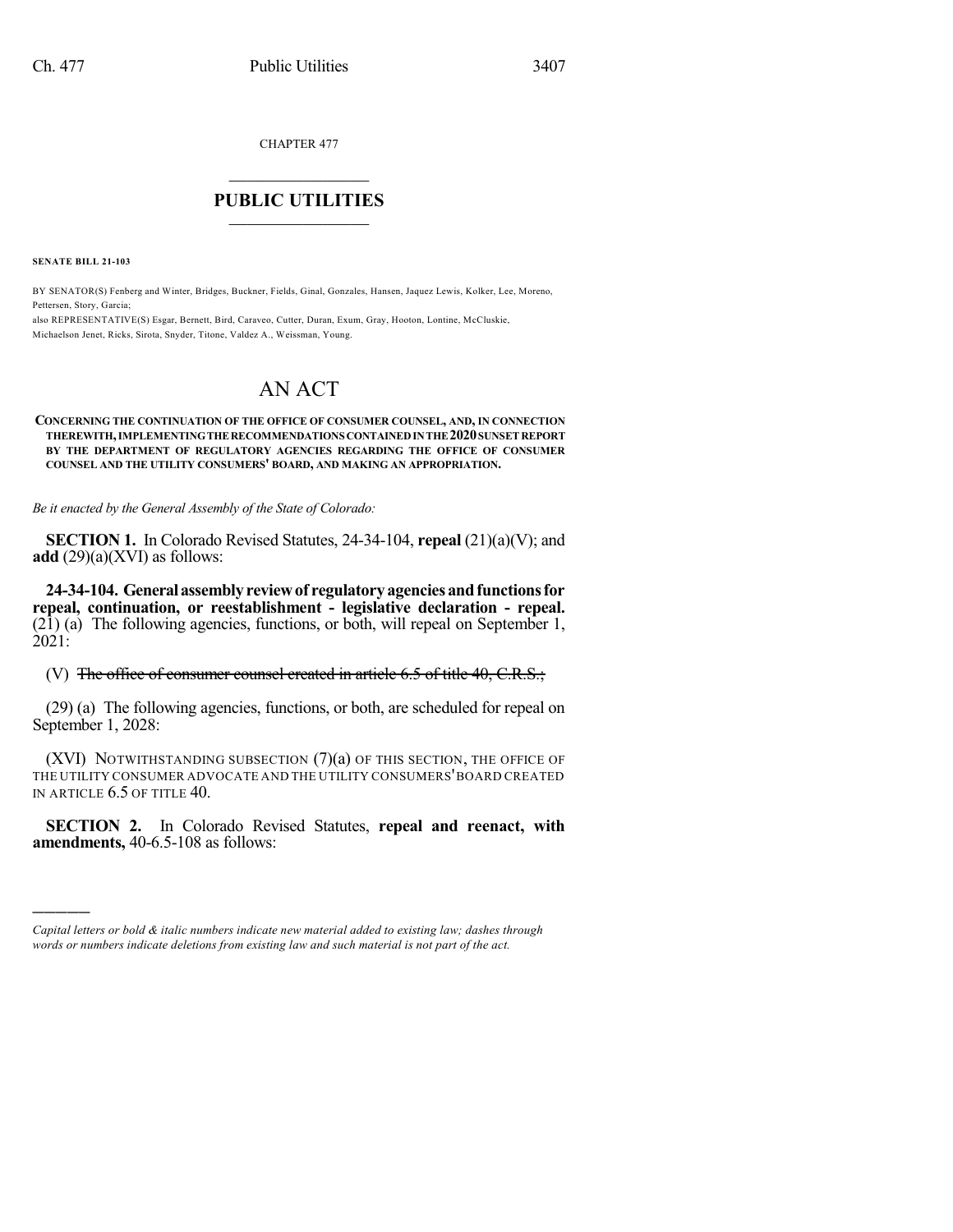**40-6.5-108. Repeal of article - office ofthe utility consumer advocate subject to termination.** THIS ARTICLE 6.5 IS REPEALED, EFFECTIVE SEPTEMBER 1, 2028. BEFORE THE REPEAL, THIS ARTICLE 6.5 IS SCHEDULED FOR REVIEW IN ACCORDANCE WITH SECTION 24-34-104.

**SECTION 3.** In Colorado Revised Statutes, 40-6.5-101, **amend** the introductory portion; and **add** (1.3), (2.2), (2.4), (2.8), and (6) as follows:

**40-6.5-101. Definitions.** As used in this article ARTICLE 6.5, unless the context otherwise requires:

(1.3) "BOARD" MEANS THE UTILITY CONSUMERS' BOARD CREATED IN SECTION 40-6.5-102 (3)(a).

(2.2) "DIRECTOR"MEANS THE DIRECTOR OF THE OFFICE,APPOINTED PURSUANT TO SECTION 40-6.5-102 (1).

(2.4) "EXECUTIVE DIRECTOR" MEANS THE EXECUTIVE DIRECTOR OF THE DEPARTMENT OF REGULATORY AGENCIES, APPOINTED PURSUANT TO SECTION 24-34-101 (1)(a).

(2.8) "OFFICE" MEANS THE OFFICE OF THE UTILITY CONSUMER ADVOCATE CREATED IN SECTION 40-6.5-102 (1).

(6) "TELECOMMUNICATIONS SERVICE" MEANS THE OFFERING OF TELECOMMUNICATIONS FOR A FEE DIRECTLY TO THE PUBLIC, OR TO SUCH CLASSES OF USERS AS TO BE EFFECTIVELY AVAILABLE DIRECTLY TO THE PUBLIC, REGARDLESS OF THE FACILITIES USED.

**SECTION 4.** In Colorado Revised Statutes, **amend** 40-6.5-102 as follows:

**40-6.5-102. Office of the utility consumer advocate and utility consumers' board - creation - appointment - attorney general to represent.** (1) There is hereby created, as a division within the department of regulatory agencies, the office of consumer counsel THE UTILITY CONSUMER ADVOCATE, the head of which shall be the consumer counsel IS THE DIRECTOR, who shall be appointed by the executive director of the department of regulatory agencies pursuant to section 13 of article XII of the state constitution.

(2)  $(a)$  The office of consumer counsel shall exercise its powers and perform its duties and functions specified in this article ARTICLE 6.5 under the department of regulatory agencies as if the same were transferred to the department by a **type 1** transfer, as such transfer is defined in the "Administrative Organization Act of 1968", article 1 of title 24. C.R.S.

(b) Repealed.

(3) (a) The utility consumers' board, which is hereby created, shall guide the policy of the office. of consumer counsel. The board shall exercise its powers and perform its duties and functions specified in this article ARTICLE 6.5 under the department of regulatory agencies and the executive director of the department of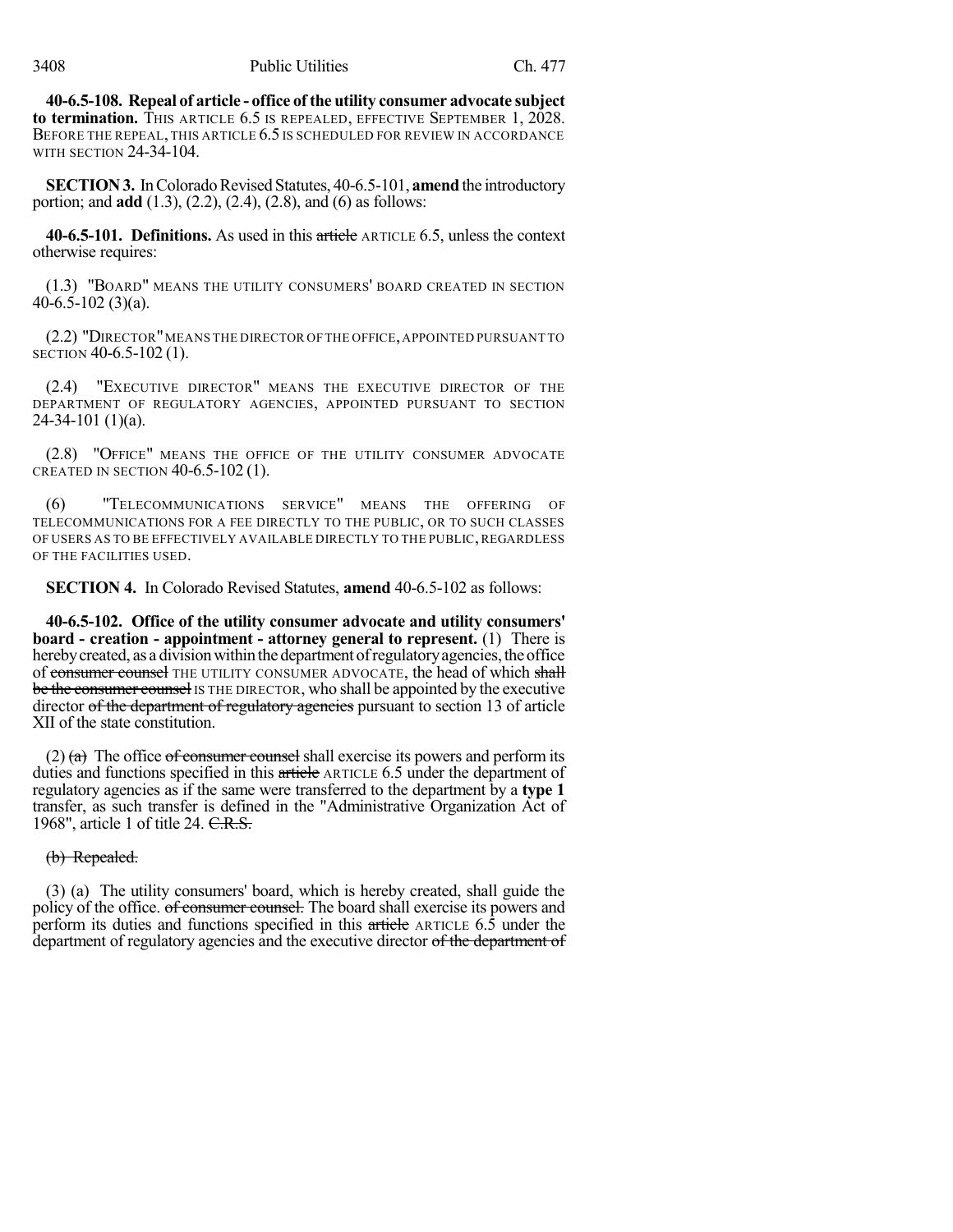regulatory agencies as if the same were transferred to the department by a **type 1 TYPE 2** transfer, assuch transferis defined in the "Administrative Organization Act of 1968", article 1 of title 24. C.R.S.

 $(b)$  (I) The board consists of eleven members, seven of whom the governor shall appoint APPOINTS. The governor shall appoint at least one member who is actively engaged in agriculture as a business and at least two members who are owners of small businesses with one hundred or fewer employees. In making appointments to the board, the governor shall ensure that the membership of the board represents each of the seven congressional districts of the state and that no more than four of the governor's appointments are affiliated with the same political party. The president of the senate, the speaker of the house of representatives, the minority leader of the senate, and the minority leader of the house of representatives shall each appoint one member of the board.

(II) Members of the board shall be appointed for SERVE terms of four years. If a person has any conflict of interest with the duties required of a member of the board, the **person** APPOINTING AUTHORITY shall not be appointed APPOINT THE PERSON as a member of the board. The official who appointed a board member may remove that board member for misconduct, incompetence, or neglect of duty. Board members serve without compensation, but members who reside outside the counties of Denver, Jefferson, Adams, Arapahoe, Boulder, Broomfield, and Douglas are entitled to reimbursement for reasonable AND actual expenses to attend board meetings in Denver. The board shall meet at least six times per year.

(c) It is the duty of the board to represent the public interest of Colorado utility users, and, specifically, the interests of residential, agricultural, and small business users, by providing general policy guidance and oversight for the office of consumer counsel and the consumer counsel DIRECTOR in the performance of their statutory duties and responsibilities as specified in this article ARTICLE 6.5. The powers and duties of the board shall include but not be limited to, the following:

(I) Providing general policy guidance to the office of consumer counsel regarding rule-making matters, legislative projects, general activities, and priorities of the office; AND

(II) Gatheringdata andinformation and formulating policypositionsto advise the office of consumer counsel in preparing analysis and testimony in legislative hearings on proposed legislation affecting the interests of residential, small business, and agricultural utility users.

(III) Reviewing the performance of the office of consumer counsel annually;

(IV) Conferring with the executive director of the department of regulatory agencies on the hiring of the consumer counsel and consulting with such executive director on the annual performance evaluation of the office of consumer counsel and the consumer counsel.

(4) It is the duty of the attorney general to advise the office  $\sigma f$  consumer counsel and the board in all legal matters and to provide representation in proceedings in which the office of consumer counsel participates.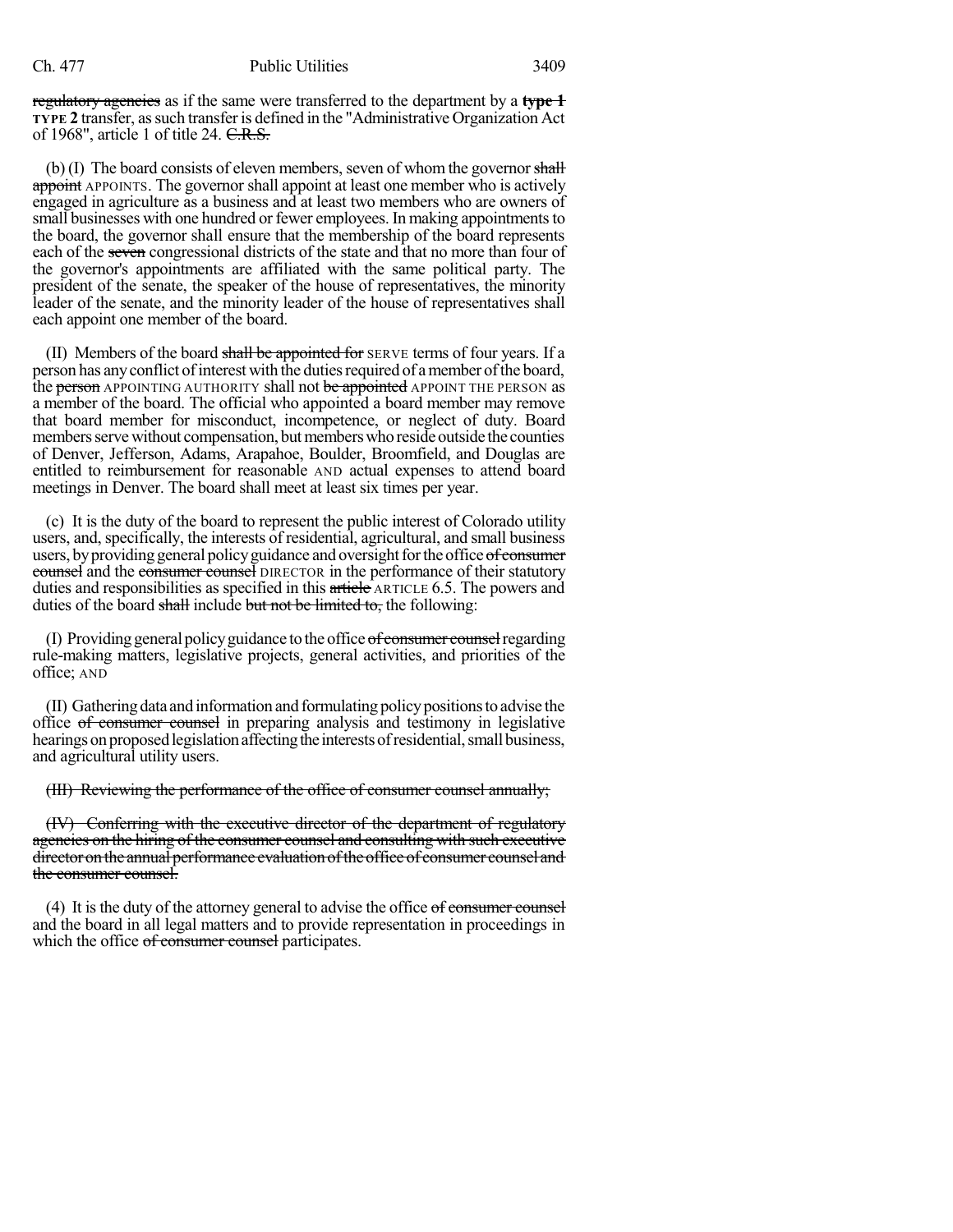**SECTION 5.** In Colorado Revised Statutes, **amend** 40-6.5-103 as follows:

**40-6.5-103. Qualifications of the director - conflict of interest.** The consumer counsel shall DIRECTOR MUST have at least five years of experience in consumer-related utility issues or in the operation, management, or regulation of utilities as either an attorney, an engineer, an economist, an accountant, a financial analyst, or an administrator or any combination thereof. No OF THOSE ROLES. THE EXECUTIVE DIRECTOR SHALL NOT APPOINT AS DIRECTOR A person owning WHO OWNS stocks or bonds in a corporation subject in whole or in part to regulation by the commission or who has any pecuniary interest in such corporation. shall be appointed as consumer counsel.

**SECTION 6.** In Colorado Revised Statutes, **amend** 40-6.5-104 as follows:

**40-6.5-104. Representation by director - powers of the office.** (1) The consumer counsel DIRECTOR shall represent the public interest and, to the extent consistent therewith, the specific interests of residential consumers, agricultural consumers, and small business consumers by appearing in proceedings before the commission and appeals therefrom in matters which THAT involve proposed changes in a public utility's rates and charges; in matters involving rule-making which THAT have an impact on the charges, the provision of services, or the rates to consumers; and in matters which THAT involve certificates of public convenience and necessity for facilities employed in the provision of utility service, the construction of which would have a material effect on the utility's rates and charges.

(2) In exercising his discretion DETERMINING whether or not to appear in a proceeding OF THE COMMISSION, the consumer counsel DIRECTOR shall consider the importance and the extent of the public interest involved. In evaluating the public interest, INCLUDING THE IMPACT ON RATES AND CHARGES TO CONSUMERS, the consumer counsel DIRECTOR shall give due consideration to STATUTORY DECARBONIZATION GOALS SET FORTH IN SECTIONS 40-2-125.5 (3) AND 25-7-102 (2)(g), JUST TRANSITION IN ACCORDANCE WITH SECTION 40-2-133,ENVIRONMENTAL JUSTICE, AND the short- and long-term impact EFFECT of the proceedings upon various classes of consumers, so as not to jeopardize the interest of one class in an action by another. If the consumer counsel DIRECTOR determines that there may be inconsistent interests among the various classes of the consumers he THAT THE DIRECTOR represents in a particular matter, he THE DIRECTOR may choose to represent one of the interests or to represent no interest. Nothing in this section shall be construed to limit LIMITS the right of any person firm, or corporation to petition ormake complaintto the commission or otherwise intervene in proceedings or other matters before the commission.

(3) The consumer counsel DIRECTOR shall be served with notices of all proposed gas and electric tariffs, and he or she THE DIRECTOR shall be served with copies of all orders of the commission affecting the charges of agricultural consumers, residential consumers, and small business consumers.

(4) THE OFFICE MAY INTERVENE IN MATTERS BEFORE THE COMMISSION THAT RELATE TO A TELECOMMUNICATIONS SERVICE PROCEEDING, INCLUDING A RULE-MAKING PROCEEDING, THAT HAS AN IMPACT ON THE PROVISION OR QUALITY OF TELECOMMUNICATIONS SERVICE.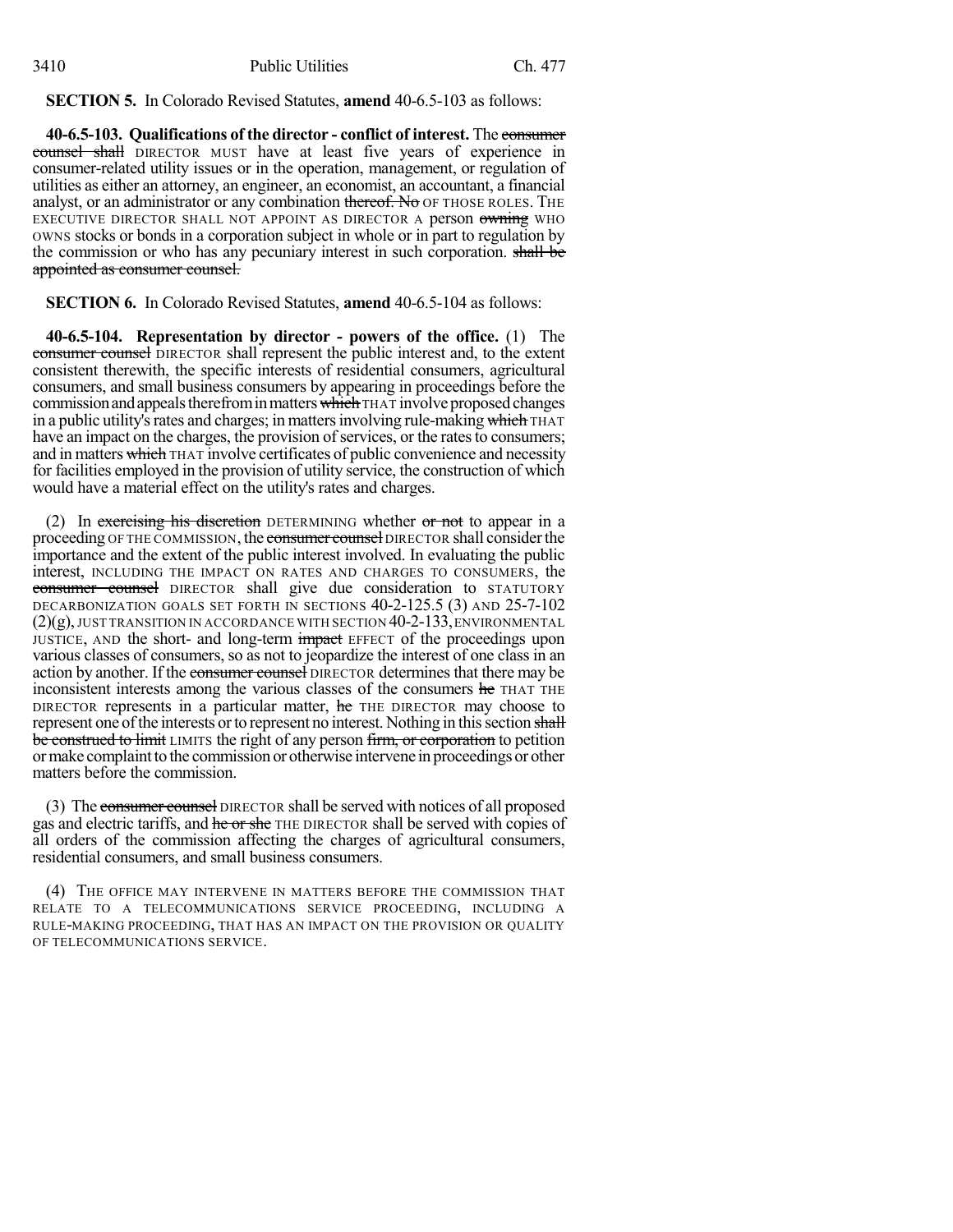## Ch. 477 Public Utilities 3411

(5) THE OFFICE SHALL NOT RECOMMEND THAT THE COMMISSION TAKE ANY ACTION THAT WOULD INTERFERE WITH THE ADMINISTRATION OR DETERMINATION OF EMPLOYEES' WAGES, HEALTH INSURANCE, OR RETIREMENT BENEFITS NEGOTIATED BETWEEN A REGULATED UTILITY AND A LABOR UNION THROUGH COLLECTIVE BARGAINING.

**SECTION 7.** In Colorado Revised Statutes, 40-6.5-105, **amend** (1) introductory portion and  $(1)(a)$  as follows:

**40-6.5-105. Intervenors other than the office of the utility consumer advocate.** (1) If the office of consumer counsel intervenes and there are other intervenors in proceedings before the commission, the determination of said commission with regard to the payment of expenses of intervenors, other than the office, of consumer counsel, and the amounts thereof shall be based on the following considerations:

(a) Any reimbursements may be awarded only for expenses related to issues not substantially addressed by the office; of consumer counsel;

**SECTION 8.** In Colorado Revised Statutes, 40-6.5-106, **amend** (1) introductory portion, (1)(a), (1)(c), (2), (2.5), and (3)(a); and **add** (1)(e) and (4) as follows:

**40-6.5-106. Powers of the director.** (1) The consumer counsel DIRECTOR:

(a) May employ such attorneys, engineers, economists, accountants, or other employees as may be necessary to carry out his THE DIRECTOR's duties; and shall employ a maximum of sixteen full-time employees or the equivalent thereof;

(c) May contract for the services of technically qualified persons to perform research and to appear as expert witnesses before the commission. such persons to be paid. THE DIRECTOR SHALL PAY ANY PERSON CONTRACTED WITH PURSUANT TO THIS SUBSECTION  $(1)(c)$  from funds appropriated for the DIRECTOR's use. of the consumer counsel;

(e)(I) MAY INSPECT THE RECORDS AND DOCUMENTS OF ANY PUBLIC UTILITY AND CONDUCT DEPOSITIONS UNDER OATH OF ANY OFFICER, AGENT, OR EMPLOYEE OF A PUBLIC UTILITY IN RELATION TO THE PUBLIC UTILITY'S BUSINESS AND AFFAIRS. TO EXERCISE THIS AUTHORITY, THE DIRECTOR SHALL REQUEST THAT THE COMMISSION ISSUE A SUBPOENA PURSUANT TO THE COMMISSION'S AUTHORITY UNDER SECTION 40-6-103 (1) TO:

(A) ISSUE A SUBPOENA ON A PUBLIC UTILITY REQUIRING THE PUBLIC UTILITY TO PRODUCE RECORDS OR DOCUMENTS, OR, FOR RECORDS OR DOCUMENTS KEPT OUTSIDE OF THE STATE, TO PRODUCE VERIFIED COPIES OF RECORDS OR DOCUMENTS, FOR INSPECTION BY THE OFFICE AT SUCH TIME AND PLACE THAT THE COMMISSION DESIGNATES; OR

(B) ISSUE A SUBPOENA FOR THE ATTENDANCE OF WITNESSES AT A DEPOSITION TO BE CONDUCTED BY THE DIRECTOR OR THE DIRECTOR'S DESIGNEE AT SUCH TIME AND PLACE THAT THE COMMISSION DESIGNATES. THE DIRECTOR OR THE DIRECTOR'S DESIGNEE HAS THE AUTHORITY TO ADMINISTER OATHS OF WITNESSES AT A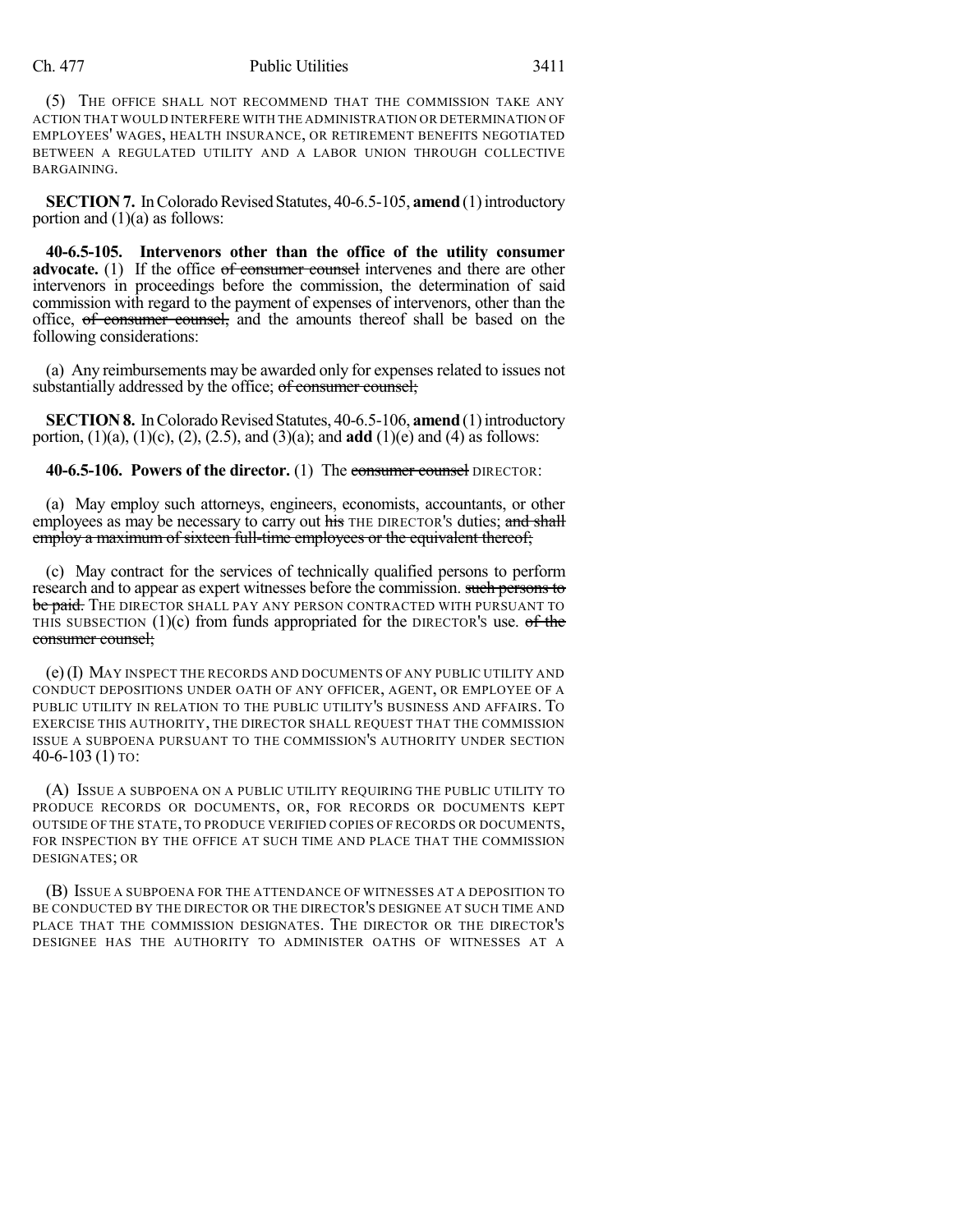DEPOSITION HELD PURSUANT TO THIS SUBSECTION  $(1)(e)(I)$ .

(II) WITH RESPECT TO THE GOOD CAUSE SHOWN REQUIREMENT SET FORTH IN SECTION 40-6-103 (1) FOR THE ISSUANCE OF A SUBPOENA, GOOD CAUSE IS SHOWN FOR A REQUEST MADE PURSUANT TO THIS SUBSECTION  $(1)(e)$  if the DIRECTOR's REQUEST IDENTIFIES THE TESTIMONY,RECORDS,OR DOCUMENTS SOUGHT PURSUANT TO THIS SUBSECTION  $(1)(e)$ .

(2) The consumer counsel DIRECTOR may petition for, request, initiate, and appear and intervene as a party in any COMMISSION proceeding, before the commission concerning INCLUDING A RULE-MAKING PROCEEDING, THAT CONCERNS OR AFFECTS UTILITY rate changes, rule-making, charges, tariffs, modifications of service, and matters involving certificates of public convenience and necessity. Notwithstanding any provision of this article ARTICLE 6.5 to the contrary, the consumer counsel DIRECTOR shall not be a party to any individual complaint between a utility and an individual.

(2.5) The consumer counsel DIRECTOR may petition for, request, initiate, or seek to intervene in any proceeding before a federal agency which THAT regulates utility rates or service or BEFORE A federal court when the matter before such THE agency or court will affect a rate, charge, tariff, or term of service for a utility product or service for a residential, small business, or agricultural utility consumer in the state of Colorado. The phrase "federal agency which THAT regulates utility rates or service" does not include any federal lending agency.

(3) (a) The consumer counsel DIRECTOR and any member of his or her THE DIRECTOR'S staff directly involved in a specific adjudicatory proceeding before the commission shall refrain from ex parte communications with members of the commission. The counsel or his or her staff shall DIRECTOR AND THE DIRECTOR'S STAFF have all rights and be ARE governed by the same ex parte rules as all other intervenors.

(4) (a) THE DIRECTOR OR THE DIRECTOR'S DESIGNEE SHALL PROVIDE POLICY ANALYSIS TO THE EXECUTIVE DIRECTOR ON LEGISLATIVE MATTERS PENDINGBEFORE THE GENERAL ASSEMBLY THAT DIRECTLY RELATE TO THE OFFICE'S MISSION.

(b) THE OFFICE MAY PROVIDE PRESENTATIONS AND OTHER FORMS OF EDUCATION TO THE GENERAL ASSEMBLY ON THE TYPES OF MATTERS THAT INVOLVE:

(I) PUBLIC UTILITIES' RATES AND CHARGES;

(II) THE PROVISION OF SERVICES;

(III) CERTIFICATES OF PUBLIC CONVENIENCE AND NECESSITY FOR FACILITIES:

(A) THAT ARE OR WOULD BE USED IN PROVIDING UTILITY SERVICE; AND

(B) THE CONSTRUCTION OF WHICH WOULD HAVE MATERIAL EFFECT ON A PUBLIC UTILITY'S RATES AND CHARGES; AND

(IV) OTHER MATTERS THAT AFFECT THE PUBLIC INTEREST OF THE CONSTITUENTS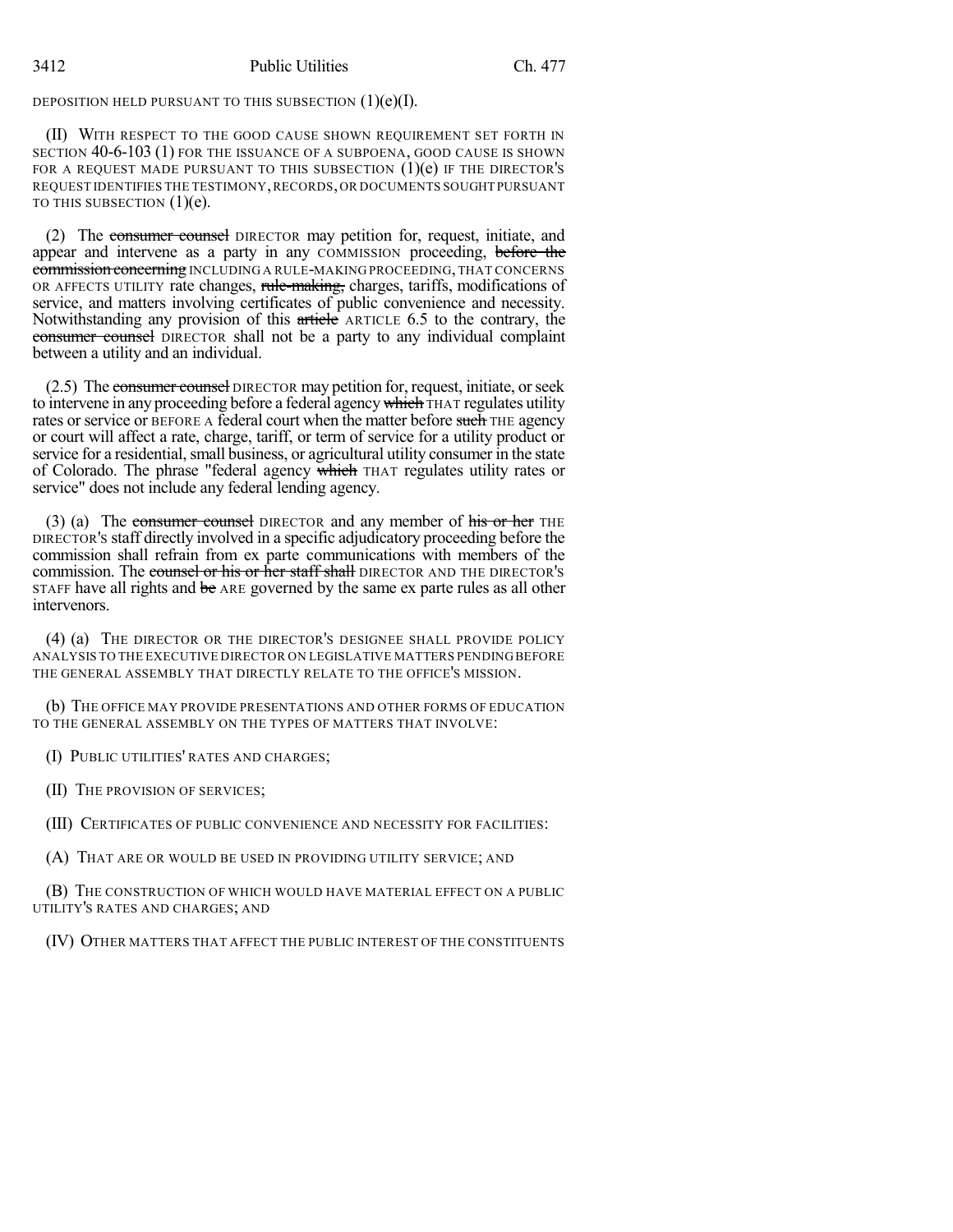THAT THE OFFICE REPRESENTS.

(c) THE DEPARTMENT OF REGULATORY AGENCIES SHALL ANNUALLY REPORT ON THE OFFICE AS PART OF ITS PRESENTATION TO ITS COMMITTEES OF REFERENCE AT A HEARING HELD PURSUANT TO SECTION  $2-7-203(2)(a)$  of the "State Measurement" FOR ACCOUNTABLE, RESPONSIVE, AND TRANSPARENT (SMART) GOVERNMENT ACT", INCLUDING REPORTING ON THE FOLLOWING:

(I) ASUMMARY OFMATTERS IN WHICH THE OFFICE INTERVENED IN THE PRECEDING YEAR AND THE RESOLUTION, IF ANY, OF THOSE MATTERS; AND

(II) A SUMMARY OF THE OFFICE'S OTHER WORK IN THE PRECEDING YEAR.

**SECTION 9.** In Colorado Revised Statutes, **amend** 40-6.5-107 as follows:

**40-6.5-107. Financing of office.** At each regular session, the general assembly shall determine the amounts AMOUNT to be expended by the office of consumer counsel for the direct and indirect costs of administration in performing its duties and responsibilities required by this article ARTICLE 6.5 and shall appropriate THE AMOUNT to the office of consumer counsel from the public utilities commission fixed utility fund AND THE TELECOMMUNICATIONS UTILITY FUND created in section 40-2-114. the full amount so determined. No THE GENERAL ASSEMBLY SHALL NOT APPROPRIATE MONEY FROM THE general fund moneys shall be appropriated to the office of consumer counsel for the performance of its duties and responsibilities under this article ARTICLE 6.5.

**SECTION 10.** In Colorado Revised Statutes, 24-1-122, amend (2) introductory portion and  $(2)(a.5)$  as follows:

**24-1-122. Department of regulatory agencies - creation.** (2) The department of regulatory agencies shall consist CONSISTS of the following divisions:

 $(a.5)$  The office of consumer counsel THE UTILITY CONSUMER ADVOCATE and the utility consumers' board, created by  $\text{IN}$  article 6.5 of title 40. C.R.S. The office of consumer counsel THE UTILITY CONSUMER ADVOCATE and its powers, duties, and functions are transferred by a **type 1** transfer to the department of regulatory agencies as a division thereof OF THE DEPARTMENT. The utility consumers' board shall exercise its powers and performits duties and functions under the department as if the same were transferred to the department by a **type 1 TYPE 2** transfer and allocated to the office of consumer counsel THE UTILITY CONSUMER ADVOCATE.

**SECTION 11.** In Colorado Revised Statutes, 40-2-114, **amend** (2) as follows:

**40-2-114. Disposition of fees collected - telecommunications utility fund fixed utility fund.** (2) Moneys MONEY in the funds created in subsection (1) of this section shall be expended only to defray the full amount determined by the general assembly forthe administrative expenses ofthe commission forthe supervision and regulation of the public utilities paying the fees and for the financing of the office of consumer counsel THE UTILITY CONSUMER ADVOCATE created in article 6.5 of this title TITLE 40. The state treasurer shall retain any unexpended balance remaining in either fund at the end of any fiscal year to defray the administrative expenses of the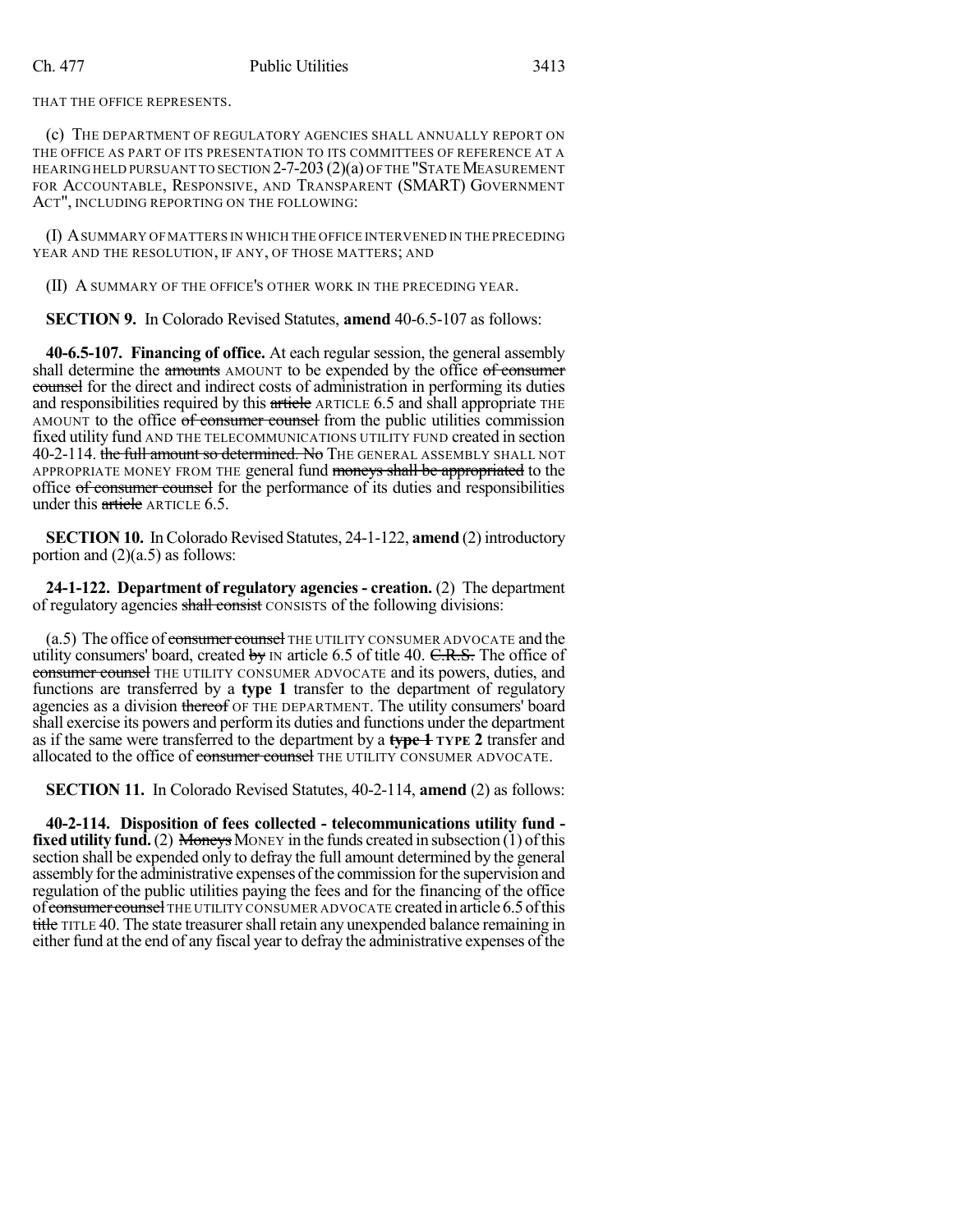commission during subsequent fiscal years, and the executive director of the department of revenue shall take any such unexpended balance into account when computing the percentage upon which feesforthe ensuing fiscal year will be based.

**SECTION 12.** In Colorado Revised Statutes, 40-2-122, **amend** (3)(c) introductory portion,  $(3)(c)(XI)$ ,  $(5)$ , and  $(10)$  as follows:

**40-2-122. Natural gas - deregulation of supply - voluntary separation of service offerings - consumer protection - legislative declaration.** (3) (c) The commission shall not approve a plan submitted pursuant to paragraph  $(a)$  of this subsection  $(3)$  SUBSECTION  $(3)(a)$  OF THIS SECTION unless the price charged for natural gas delivery services does not subsidize natural gas supply service under the plan and, in addition, the plan:

(XI) Provides for funding of the commission and the office of consumer counsel THE UTILITY CONSUMER ADVOCATE based upon a charge to end-use customers, as determined by the commission, as a part of the natural gas delivery function, regardless of the identity of the natural gas supplier. Such new funding method shall MUST be competitively neutral and shall be designed to generate annual revenues equivalent to the average annual revenues generated under sections 40-2-109 to 40-2-114 during calendar years 1994 to 1998 associated with the sale of natural gas service from the geographic area or group of customers affected by the plan. Whenever such new funding method is instituted for any specific geographic area or group of customers, the natural gas public utilities serving such THE area or group shall no longer pay the fees that would otherwise have been required under said THE sections.

(5) The department of revenue is hereby authorized to collect funding for the commission and the office of consumer counsel THE UTILITY CONSUMER ADVOCATE in accordance with subparagraph  $(XI)$  of paragraph  $(c)$  of subsection  $(3)$ SUBSECTION  $(3)(c)(XI)$  of this section.

(10) The general assembly determines that a new funding formula should be devised to adequately fund the commission's and office of consumer counsel's THE UTILITY CONSUMER ADVOCATE'S administrative expenses. On or before December 1, 2000, the commission and the office of consumer counsel shall recommend to the general assembly those legislative changes needed to develop appropriate funding mechanisms for the public utilities commission and the office. of consumer counsel. This provision is intended to provide a comprehensive replacement for the funding method contained in the utility plan under subparagraph (XI) of paragraph (c) of subsection  $(3)$  SUBSECTION  $(3)(c)(XI)$  of this section.

**SECTION 13.** In Colorado Revised Statutes, 40-3-104.3, **amend** (1)(b) and  $(1)(e)$  as follows:

**40-3-104.3. Manner of regulation - competitive responses - definitions repeal.** (1) (b) (I) Following a notice period of five days after the filing of an application under this section, the commission shall approve or deny the application within thirty days. All applications filed with the commission pursuant to this section shall be placed at the head of the commission's docket and shall be disposed of promptly within the time periods set forth in this paragraph (b) SUBSECTION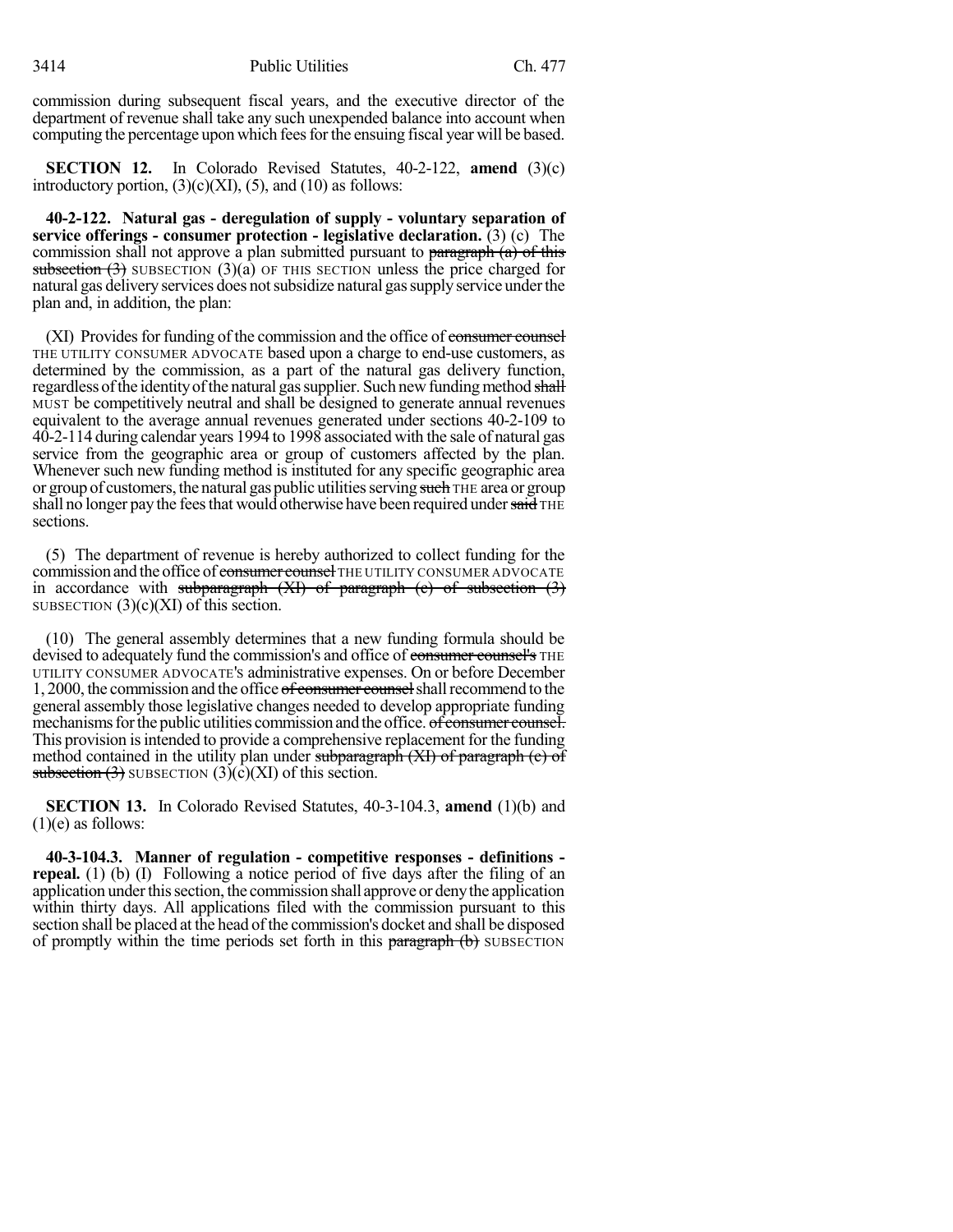## Ch. 477 Public Utilities 3415

 $(1)(b)(I)$ ; except that, for good cause shown, the commission may extend the period in which it must act for an additional fifteen days, or, in extraordinary circumstances, including but not limited to the existence of numerous pending applications under this section, the commission may extend the period in which it must act for an additional thirty days beyond the fifteen days provided for in this  $\frac{\text{param}}{\text{param}}(b)$  SUBSECTION  $(1)(b)(I)$ .

(II) Whenever such THE application is continued as provided in this paragraph  $(b)$ SUBSECTION  $(1)(b)(I)$  OF THIS SECTION, the commission shall enter an order making such THE continuance and stating fully the facts necessitating the continuance. If the commission has not approved or denied any such AN application within the time periods set forth in this paragraph (b) SUBSECTION  $(1)(b)(I)$  OF THIS SECTION, the application shall be deemed approved. If the commission denies  $\frac{any}{long}$  such AN application for approval within the permitted period, the subject contract shall DOES not become effective.

(III) Any contract submitted pursuant to this section shall be filed under seal and treated as confidential by the commission; except that, at the time the applicantfiles an application or contract with the commission, the applicant shall also furnish a copy of the application to any public utility then providing electric, gas, or steam service in the state of Colorado to the customer, and also furnish a copy to the office of consumer counsel, and the UTILITY CONSUMER ADVOCATE, WHICH office of consumer counsel shall also treat said THE contract as confidential.

(e) Within ten days after the execution of such THE contract, the public utility shall file with the commission under seal and as a confidential document the final contract or other description of the price and terms of service, together with any additional information required by the commission. The applicant shall also furnish a copy of such THE information to the office of consumer counsel, who THE UTILITY CONSUMER ADVOCATE, WHICH OFFICE shall treat the information as confidential. The commission shall have HAS no authority to disapprove the contract if the contract complies with the conditions contained in paragraph  $(a)$  of this subsection  $(1)$  SUBSECTION  $(1)(a)$  OF THIS SECTION, but the commission may consider the contract for general regulatory purposes and to ensure compliance with the requirements of this section.

**SECTION 14. Appropriation.** (1) For the 2021-22 state fiscal year, \$453,941 is appropriated to the department of regulatory agencies. This appropriation is from the fixed utility fund created in section 40-2-114 (1)(b)(II), C.R.S. To implement this act, the department may use this appropriation as follows:

(a) \$265,311 for use by the office of the utility consumer advocate for personal services, which amount is based on an assumption that the office will require an additional 3.2 FTE;

(b) \$29,120 for use by the office of the utility consumer advocate for operating expenses; and

(c) \$159,510 for the purchase of legal services.

(2) For the 2021-22 state fiscal year, \$159,510 is appropriated to the department